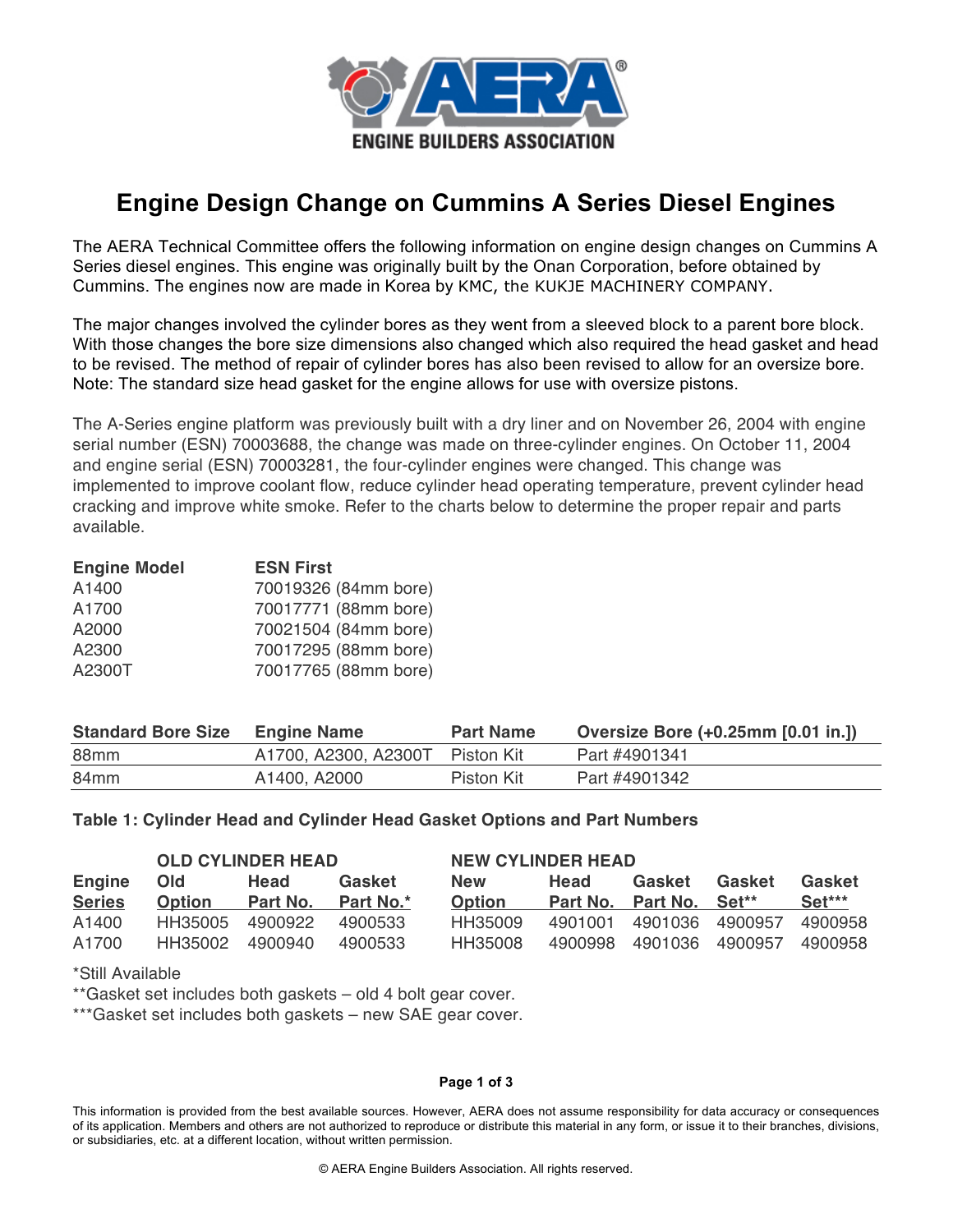

## **Table 2: New Cylinder Head Usage**

| <b>Engine Series</b> | <b>Cylinder Head Part Number and Usage</b>                                                                                                                                                                                                                    |
|----------------------|---------------------------------------------------------------------------------------------------------------------------------------------------------------------------------------------------------------------------------------------------------------|
| 3-Cylinder-A1400     | 4901001                                                                                                                                                                                                                                                       |
|                      | Must also purchase nut, Part Number 4900586, and washer, Part Number<br>4900587, as the new cylinder head uses a stud instead of a capscrew hole<br>for one of the intake manifold capscrews. Must also use new cylinder head<br>gasket, Part Number 4901036. |
| 3-Cylinder - A1700   | 4900998                                                                                                                                                                                                                                                       |
|                      | Must also purchase nut, Part Number 4900586, and washer, Part Number<br>4900587, as the new cylinder head uses a stud instead of a capscrew hole<br>for one of the intake manifold capscrews. Must also use new cylinder head<br>gasket, Part Number 4901036. |

## **Table 3: New Cylinder Head Gasket Usage**

| <b>Engine Series</b>    | <b>Cylinder Head Gasket Part Number</b>                                                                                                                                                                          |
|-------------------------|------------------------------------------------------------------------------------------------------------------------------------------------------------------------------------------------------------------|
| 3-Cylinder - Old Gasket | 4900533                                                                                                                                                                                                          |
|                         | Must be used on engines built prior to November 26, 2004 and before                                                                                                                                              |
|                         | engine serial number (ESN) first 70003688 (pre-white smoke fix).                                                                                                                                                 |
| 3-Cylinder - New Gasket | 4901036                                                                                                                                                                                                          |
|                         | Must be used on engines built after November 26, 2004 and after engine<br>serial number (ESN) first 70003688 (pre-white smoke fix) or on engines<br>which have a cylinder head replaced with 4900998 or 4901001. |

## **Table 4: Cylinder Head and Cylinder Head Gasket Options and Part Numbers**

| <b>OLD CYLINDER HEAD</b> |               |                 | <b>NEW CYLINDER HEAD</b> |                |         |                                     |         |          |
|--------------------------|---------------|-----------------|--------------------------|----------------|---------|-------------------------------------|---------|----------|
| <b>Engine</b>            | <b>Old</b>    | Head            | Gasket                   | <b>New</b>     | Head    | Gasket                              | Gasket  | Gasket   |
| <b>Series</b>            | <b>Option</b> | <b>Part No.</b> | <b>Part No.*</b>         | <b>Option</b>  |         | Part No. Part No. Set <sup>**</sup> |         | $Set***$ |
| A2000                    | HH35004       | 4900977         | 4900969                  | <b>HH35007</b> | 4901033 | 4901032                             | 4900956 | 4900955  |
| A2300                    | HH35001       | 4900931         | 4900969                  | HH35006        | 4900995 | 4901032                             | 4900956 | 4900955  |
| or A2300T                |               |                 |                          |                |         |                                     |         |          |

\*Still Available

\*\*Gasket set includes both gaskets – old 4 bolt gear cover.

\*\*\*Gasket set includes both gaskets – new SAE gear cover.

#### **Page 2 of 3**

This information is provided from the best available sources. However, AERA does not assume responsibility for data accuracy or consequences of its application. Members and others are not authorized to reproduce or distribute this material in any form, or issue it to their branches, divisions, or subsidiaries, etc. at a different location, without written permission.